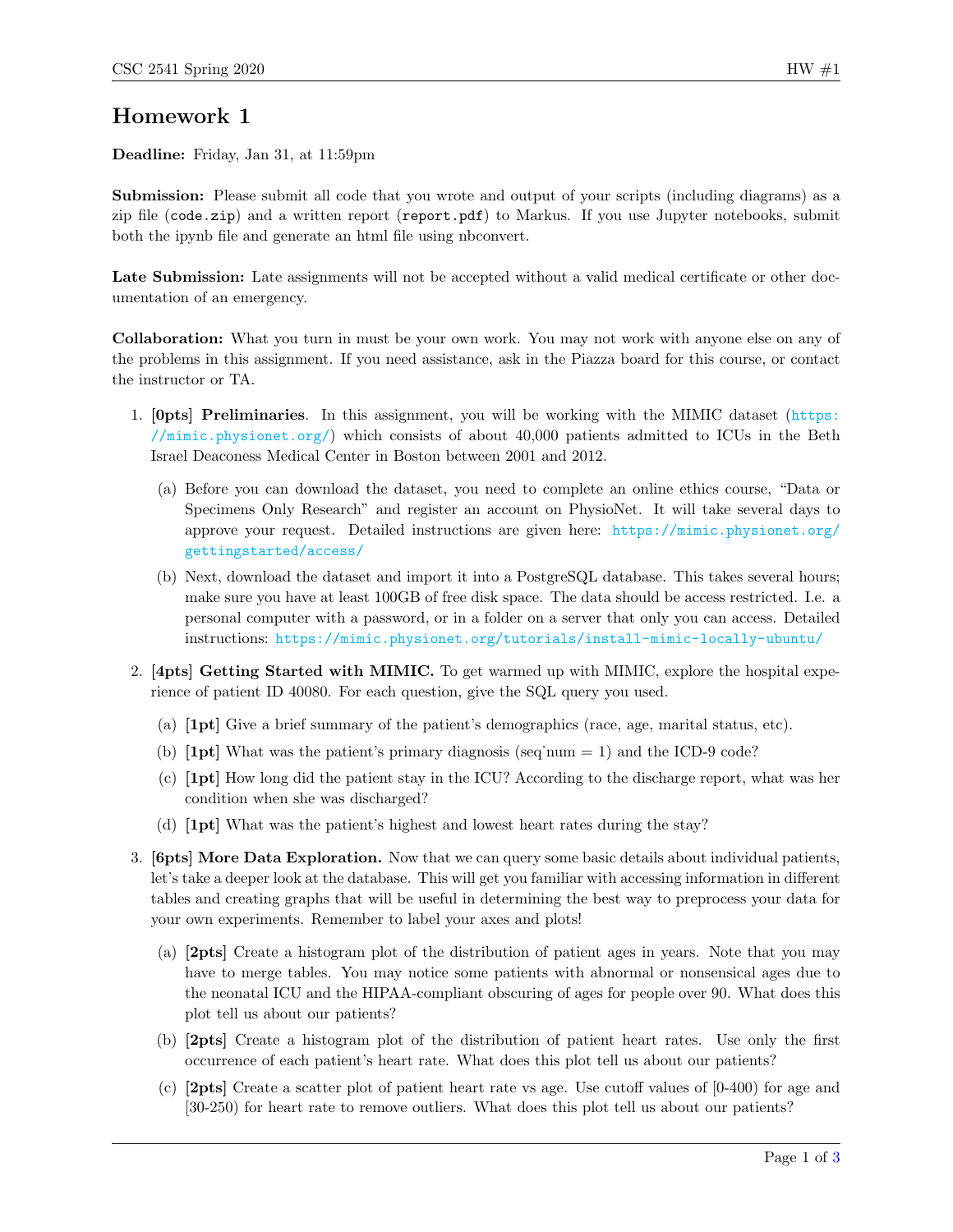- 4. [10pts] Predicting Mortality in the ICU. In this part, you will train models to predict mortality in ICUs using data from the first 48 hours of the ICU stay and clinical notes. First, run the script to preprocess data from MIMIC ([https://cs2541-ml4h2019.github.io/problem\\_set/mort\\_icu\\_](https://cs2541-ml4h2019.github.io/problem_set/mort_icu_script.py) [script.py](https://cs2541-ml4h2019.github.io/problem_set/mort_icu_script.py)) which generates the following files:
	- adult\_icu.gz: tabular data from adult ICUs
	- adult\_notes.gz: clinical notes from adult ICUs

The binary target variable to predict is mort\_icu, which is 1 if the patient died in the ICU. Use the last column train=1 for training data, and train=0 for testing. The rest of the data contains variables such as the heart rate, blood pressure, respiratory rate, and other variables, measured in the first 48 hours.

Note about preprocessing: The datasets that you worked with were preprocessed such that missing values were imputed. Specifically, we stratified the data by gender and age groups and replaced missing values with their group means. The topic of missing data is important and will be discussed further in class.

- (a) [4pts] Train a logistic regression model (using scikit-learn) to predict in-ICU mortality from all of the variables. Use L2 regularization.
	- Plot the ROC graph and compute the AUC score.
	- Comment on the model performance.
	- Look at the top 5 risk factors of mortality and the lowest 5 and explain what they mean.

(Hint: in order to compare the coefficients of the features included here regardless of their scale, it is useful to standardize the non-binary variables).

- (b) [4pts] Use the clinical notes text data to train a bag-of-words model to predict in-ICU mortality. First, use NLTK to tokenize and remove stopwords and punctuation. Then use TF-IDF to transform bag-of-word counts into numerical features and train a L1 regularized logistic regression to predict mortality. Report the top 5 words associated with a high risk of mortality and the lowest 5. Plot the ROC graph and compute the AUC score.
- (c) [2pts] Combine the models in parts 2a and 2b to predict mortality using both clinical notes and tabular data. Plot the ROC graph and compute the AUC score. Comment on how the two sources of data affect the model.
- 5. [10pts] Predicting Hypertension with LSTMs. In this part, you will train models to predict hypertension using sequential chart data. First, run the script to preprocess data from MIMIC ([https://](https://cs2541-ml4h2019.github.io/problem_set/make_hypertension_data.py) [cs2541-ml4h2019.github.io/problem\\_set/make\\_hypertension\\_data.py](https://cs2541-ml4h2019.github.io/problem_set/make_hypertension_data.py)) which generates the following files:
	- hypertension\_patients.gz: contains for each subject\_id and hadm\_id, a column hypertension which is 1 if the patient has hypertension. As with before, use the last column train-1 for training data, and train=0 for testing.
	- hypertension\_charts.gz: contains measurements of various instruments. Each row is one measurement. The itemid determines which type of measurement it is, and can be one of the following types:
		- Heart rate in bpm (itemid  $= 220045$ )
		- $-$  Respiratory rate in breaths / minute (itemid  $= 220210$ )
		- O2 saturation in  $\%$  (itemid = 220277)
		- $-$  Blood pressure in mmHg (itemid  $= 220181$ )